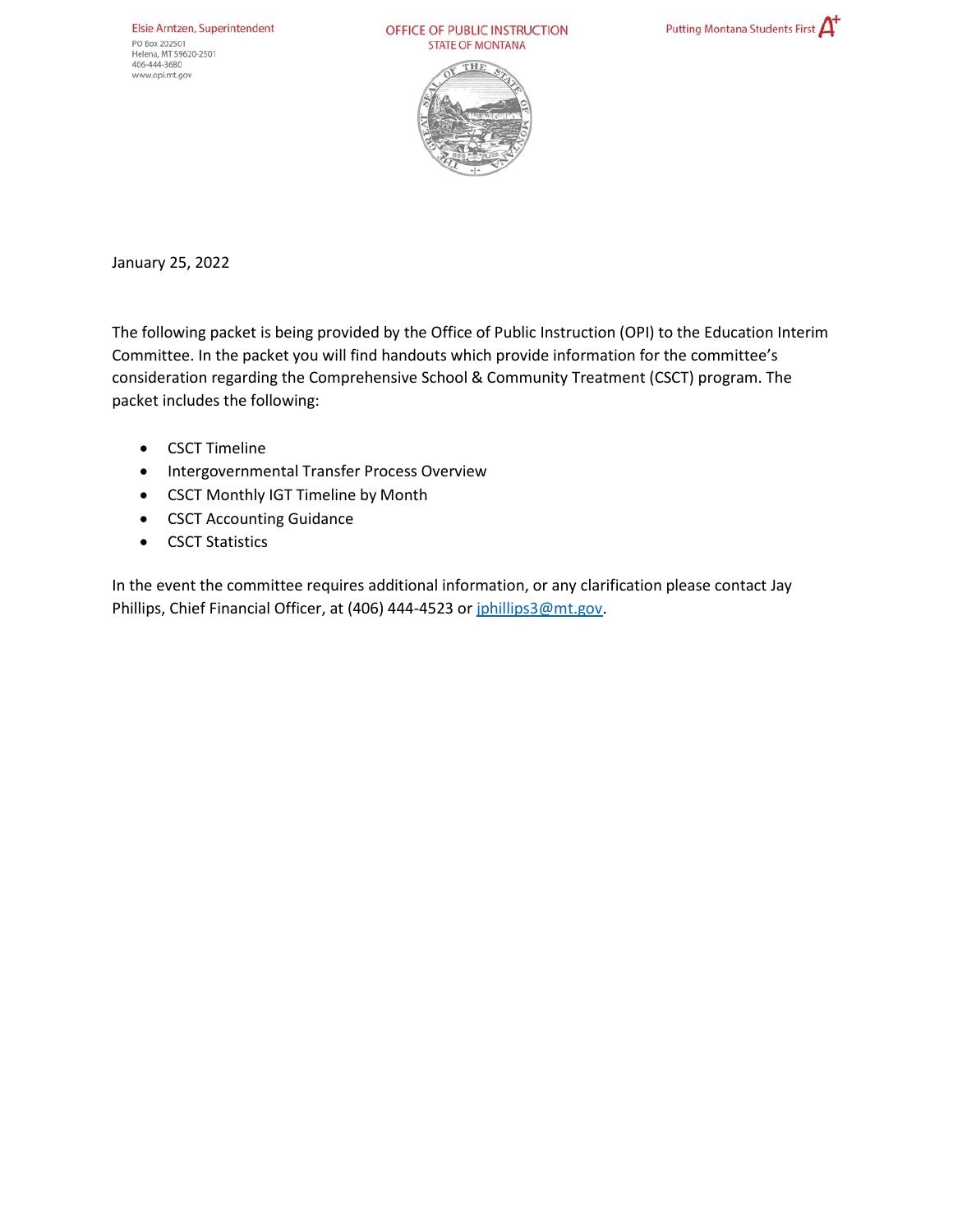

# Comprehensive & School Community Treatment Timeline

July 1, 2021 - January 25, 2022

--------



- **Bridge Funding \$2.2 million** exhaused 12.28.2021
- District Dollar Match Effective January 1, 2022
	- January payment due February 11, 2022

## STATE PLAN AMEND-MENT

**Contract** 

**SPA** 

Submitted by DPHHS -Approval December 22, 2021 Retroactive - October 1, 2021

### State Match 65% FED - 35% State

**MATCH**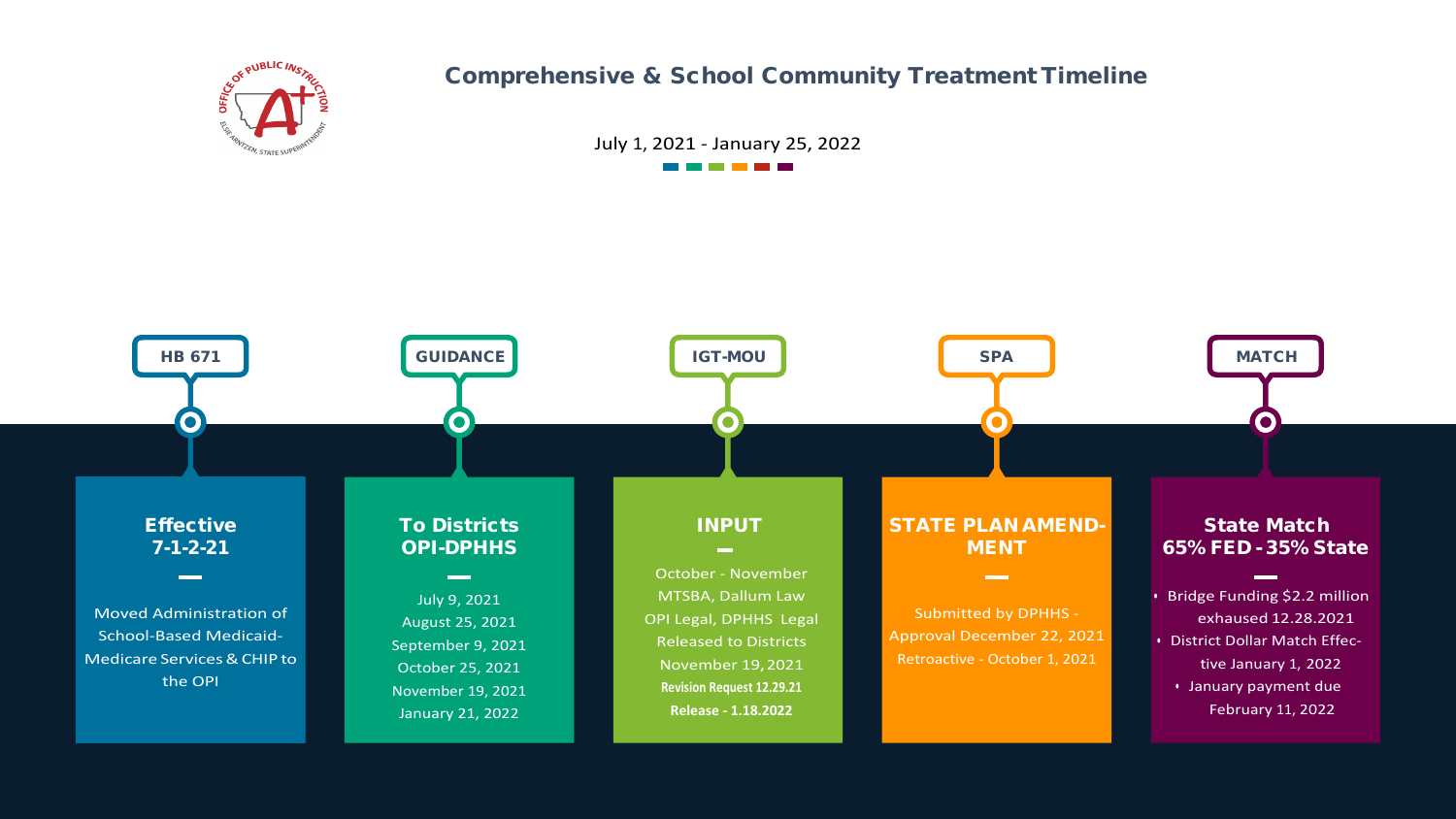### CSCT | COMPREHENSIVE SCHOOL AND COMMUNITY TREATMENT

**Montana Medicaid School-Based Intergovernmental Transfer Process**

| <b>PUBLIC</b><br><b>SCHOOL</b><br><b>DISTRICT</b>                                            | <b>MMIS</b>                                                                                                                                                                                                                                                                                                                 | <b>DPHHS</b>                                                                                                                              | <b>OPI</b>                                                                                                        | <b>PUBLIC</b><br><b>SCHOOL</b><br><b>DISTRICT</b>                                                      | <b>OPI</b>                                                                                                                        | <b>OPI</b>                                                                                                                                                                                     | <b>DPHHS</b>                                                                                                                                 | <b>PUBLIC</b><br><b>SCHOOL</b><br><b>DISTRICT</b>                                                                                                               |
|----------------------------------------------------------------------------------------------|-----------------------------------------------------------------------------------------------------------------------------------------------------------------------------------------------------------------------------------------------------------------------------------------------------------------------------|-------------------------------------------------------------------------------------------------------------------------------------------|-------------------------------------------------------------------------------------------------------------------|--------------------------------------------------------------------------------------------------------|-----------------------------------------------------------------------------------------------------------------------------------|------------------------------------------------------------------------------------------------------------------------------------------------------------------------------------------------|----------------------------------------------------------------------------------------------------------------------------------------------|-----------------------------------------------------------------------------------------------------------------------------------------------------------------|
|                                                                                              |                                                                                                                                                                                                                                                                                                                             |                                                                                                                                           |                                                                                                                   |                                                                                                        |                                                                                                                                   |                                                                                                                                                                                                |                                                                                                                                              |                                                                                                                                                                 |
| <b>CSCT Services</b><br>Provided by<br>Contracted<br>Mental Health<br>Ce nte r               | <b>CSCT Cla im</b><br>Processed by<br>MT Me dic aid<br>Manageme nt<br><b>Information</b><br>Serv ices (MMIS)                                                                                                                                                                                                                | <b>DPHHS</b><br>Match Report S e<br>nt to the<br><b>Office of Public Inst</b><br>ruct ion<br>(OPI)                                        | <b>School Di strict</b><br>Notifie d of<br>State Match<br><b>Amount Due</b>                                       | State Match<br>Amount<br>Transf erred to the<br>OP <sub>1</sub>                                        | State Match R<br>eceived f r om<br>School<br><b>Districts</b><br>Verified                                                         | State Match<br><b>Funds</b><br><b>Transf erred to</b><br><b>DPHHS</b>                                                                                                                          | <b>CSCT</b><br>Reimburse me nt R<br>e leased to<br><b>School Di strict</b>                                                                   | <b>CSCT</b><br>Reimburse me nt R<br>e ceived                                                                                                                    |
| The School Provider<br>submits a CSCT<br>Medicaid claim to<br>MMIS.                          | Claim assigned a<br>unique Internal<br>Control Number (ICN)<br>MMIS calculates the<br>state and local match<br>funds required for<br>claim.<br>If claim passes all<br>criteria, suspended<br>until state match<br>received.<br>MMIS generates<br>monthly State Match<br>Report of all<br>suspended, payable<br>CSCT claims. | The Children's<br>Mental Health<br>Bureau runs State<br>Match Report and<br>reviews.<br>State Match Report<br>is submitted to<br>the OPI. | The OPI reviews the<br>State Match Report<br>and notifies school<br>districts of their state<br>match amount due. | School Provider<br>submits state match<br>portion to the OPI<br>CSCT account via IGT.                  | The OPI reconciles<br>the state match<br>submitted by each<br>school district to the<br>amount on the MMIS<br>State Match Report. | OPI notifies DPHHS,<br>based on NPI, which<br>LEA state matches<br>have been received<br>and reconciled and<br>which have not.<br>OPI sends match<br>funds received and<br>reconciled to DPHHS | <b>DPHHS Program staff</b><br>review payment<br>information and<br>notifies MMIS claims<br>processor to release<br>suspended CSCT<br>claims. | School district<br>receives both Federal<br>and State match<br>payment from MMIS.<br>School district pays<br><b>Mental Health Center</b><br>per contract terms. |
| Claims submitted<br>first of the month<br>through second to<br>last Tuesday of the<br>month. | <b>DPHHS</b> generates<br><b>CSCT State Match</b><br>Report on the last<br>Friday of the month<br>that is followed by a<br>Monday.                                                                                                                                                                                          | DPHHS sends report<br>to OPI on the first of<br>the month.                                                                                | OPI notifies LEAs<br>starting on first of<br>month.                                                               | Check submitted to<br>OPI within window of<br>10 business days<br>from receipt of<br>match amount due. | Funds reconciled<br>within window of 10<br>business days from<br>receipt of match<br>amount due.                                  | After 10-day window,<br>OPI will notify which<br>LEAs have met the<br>match requirement.                                                                                                       | No later than the<br>third Tuesday of the<br>month.                                                                                          | School district<br>receives<br>reimbursement on<br>the Monday after<br>CSCT claims with<br>approved match<br>released.                                          |



#### **Questions?**

DPHHS, Children's Mental Health Bureau, CSCT ProgramOfficer | Christine White [406.444.5916/chwhite@mt.gov](mailto:406.444.5916/chwhite@mt.gov) Montana Office of Public Instruction, CSD Senior Manager | Jay Phillips [406.444.4523/jphillips3@mt.gov](mailto:406.444.4523/jphillips3@mt.gov)

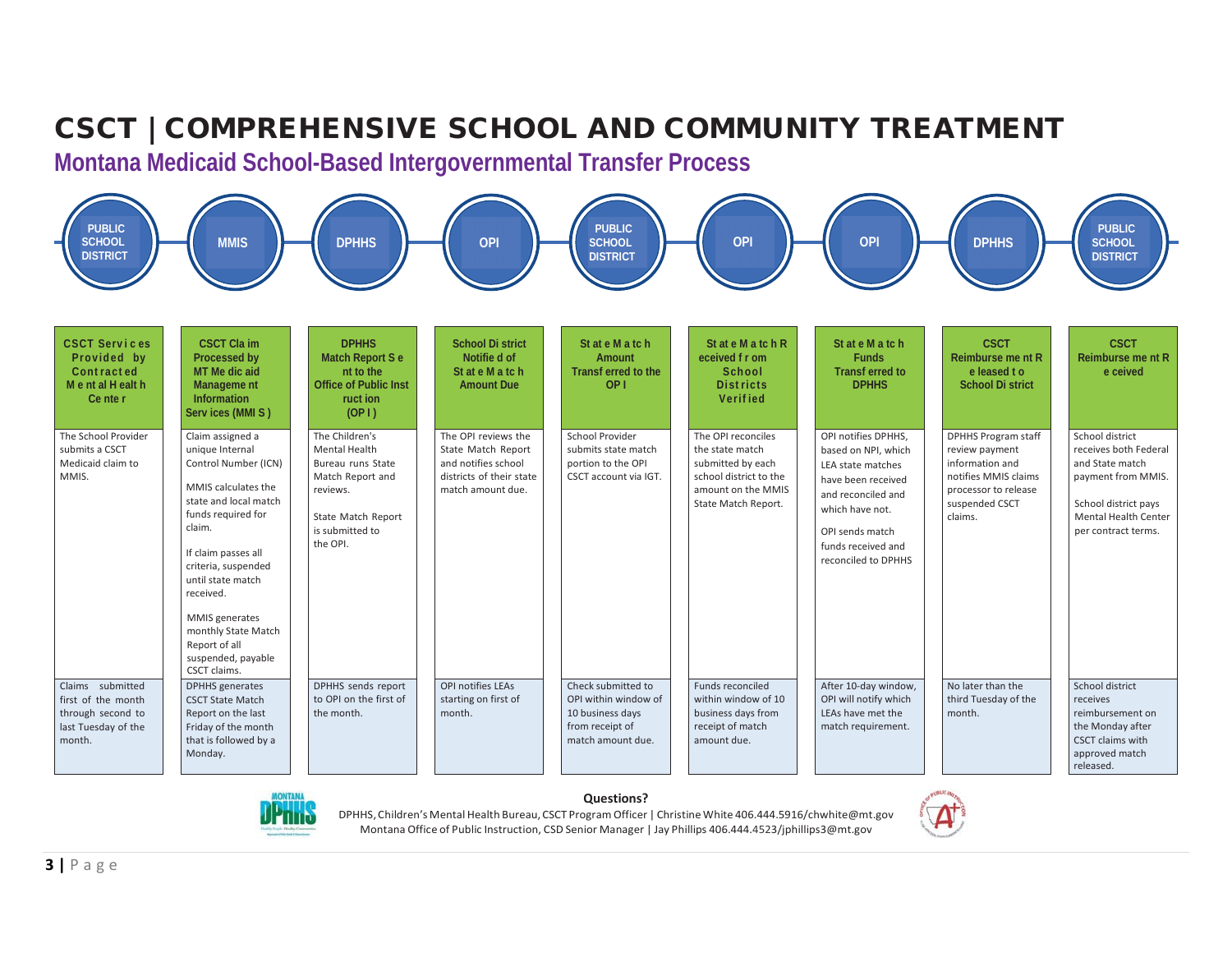#### **School District Calendar CSCT Monthly IGT Timeline for State Fiscal Year 2022**

To make the transition to the CSCT IGT process easier, please refer to the SFY 2022 calendar below to determine when claims should pay based on when they are submitted.

*For questions on this process, please contact*

DPHHS, Children's Mental Health Bureau, CSCT Program Officer | Christine White [406.444.5916/](mailto:406.444.5916/chwhite@mt.gov)[chwhite@mt.gov](mailto:chwhite@mt.gov) Montana Office of Public Instruction, Chief Financial Officer | Jay Phillips [406.444.452](mailto:406.444.4523/jphillips3@mt.gov)[3/jphillips3@mt.gov](mailto:3/jphillips3@mt.gov)

|              | <b>Task</b>                          | October 2021<br><b>Claims</b> | November 2021<br><b>Claims</b> | December 2021<br><b>Claims</b> | January 2022<br><b>Claims</b> | February 2022<br><b>Claims</b> | <b>March 2022</b><br><b>Claims</b> | <b>April 2022</b><br><b>Claims</b> | <b>May 2022</b><br><b>Claims</b> | <b>June 2022</b><br><b>Claims</b> |
|--------------|--------------------------------------|-------------------------------|--------------------------------|--------------------------------|-------------------------------|--------------------------------|------------------------------------|------------------------------------|----------------------------------|-----------------------------------|
| LEA/         | LEAs submit claims to MMIS           | Fri Oct 1                     | Wed Oct 20                     | Wed Nov 24                     | Wed Dec 22                    | Wed Jan 26                     | Wed Feb 23                         | Wed Mar 23                         | Wed Apr 20                       | Wed May 25                        |
| <b>MHC</b>   |                                      | through                       | through                        | through                        | through                       | through                        | through                            | through                            | through                          | through                           |
|              |                                      | Tue Oct 19                    | Tue Nov 23                     | Tue Dec 21                     | Tue Jan 25                    | Tue Feb 22                     | Tue Mar 22                         | Tue Apr 19                         | Tue May 24                       | Tue June 21                       |
| <b>MMIS</b>  | Claims set to pay, suspend in MMIS   | Throughout                    | Throughout                     | Throughout                     | Throughout                    | Throughout                     | Throughout                         | Throughout                         | Throughout                       | Throughout                        |
|              |                                      | reporting period              | reporting period               | reporting period               | reporting period              | reporting period               | reporting period                   | reporting period                   | reporting period                 | reporting period                  |
| <b>DPHHS</b> | CMHB communicates match amounts      | Mon Nov 1                     | Wed Dec 1                      | Thu Dec 30                     | Tue Feb 1                     | Tue Mar 1                      | Fri Apr 1                          | Mon May 2                          | Wed June 1                       | Fri July 1                        |
| <b>CMHB</b>  | owed to OPI via monthly report       |                               |                                |                                |                               |                                |                                    |                                    |                                  |                                   |
| OPI          | OPI notifies LEAs what their CSCT    | Mon Nov 1                     | Wed Dec 1                      | Thu Dec 30                     | Tue Feb 1                     | Tue Mar 1                      | Fri Apr 1                          | Mon May 2                          | Wed June 1                       | Fri July 1                        |
|              | state match amount is and when it is |                               |                                |                                |                               |                                |                                    |                                    |                                  |                                   |
|              | due.                                 |                               |                                |                                |                               |                                |                                    |                                    |                                  |                                   |
| <b>LEA</b>   | Within 10-business day window:       | 10-Day Window:                | 10-Day Window:                 | 10-Day Window:                 | 10-Day Window:                | 10-Day Window:                 | 10-Day Window:                     | 10-Day Window:                     | 10-Day Window:                   | 10-Day Window:                    |
| and          | ■ LEAs send match amount via check   | Mon Nov 1                     | Wed Dec 1                      | Thu Dec 30                     | Tue Feb 1                     | Tue Mar 1                      | Fri Apr 1                          | Mon May 2                          | Wed June 1                       | Fri July 1                        |
| OPI          | to the OPI                           | to                            | to                             | to                             | to                            | to                             | to                                 | to                                 | to                               | to                                |
|              | • OPI reconciles payments with       | Mon Nov 15                    | Wed Dec 15                     | Fri Jan 14                     | Tue Feb 15                    | Tue Mar 15                     | Fri Apr 15                         | Mon May 16                         | Wed June 15                      | Fri July 15                       |
|              | report                               |                               |                                |                                |                               |                                |                                    |                                    |                                  |                                   |
| OPI          | OPI sends funds to DPHHS and         | Mon Nov. 15                   | Wed Dec 15                     | Fri Jan 14                     | Tue Feb 15                    | Tue Mar 15                     | Fri Apr 15                         | Mon May 16                         | Wed June 15                      | Fri July 15                       |
|              | notifies them which LEA state        |                               |                                |                                |                               |                                |                                    |                                    |                                  |                                   |
|              | matches have been received and       |                               |                                |                                |                               |                                |                                    |                                    |                                  |                                   |
|              | reconciled and which have not.       |                               |                                |                                |                               |                                |                                    |                                    |                                  |                                   |
| <b>DPHH</b>  | <b>CMHB notifies Conduent which</b>  | Tue Nov 16                    | Tue Dec 21                     | Tue Jan 18                     | Tue Feb 15                    | Tue Mar 15                     | Tue Apr 19                         | Tue May 17                         | Tue June 21                      | Tue July 19                       |
| <b>CMHB</b>  | claims, by ICN, to release.          |                               |                                |                                |                               |                                |                                    |                                    |                                  |                                   |
|              | This will occur no later than the    |                               |                                |                                |                               |                                |                                    |                                    |                                  |                                   |
|              | third Tuesday of the month.          |                               |                                |                                |                               |                                |                                    |                                    |                                  |                                   |
| <b>MMIS</b>  | MMIS claims process                  | Wed Nov 17                    | Wed Dec 22                     | Wed Jan 19                     | Wed Feb 16                    | Wed Mar 16                     | Wed Apr 20                         | Wed May 18                         | Wed June 22                      | Wed July 20                       |
| <b>MMIS</b>  | Claims pay to LEAs                   | Mon Nov 22                    | Mon Dec 27                     | Mon Jan 24                     | Mon Feb 21                    | Mon Mar 21                     | Mon Apr 25                         | Mon May 23                         | Mon June 27                      | Mon July 25                       |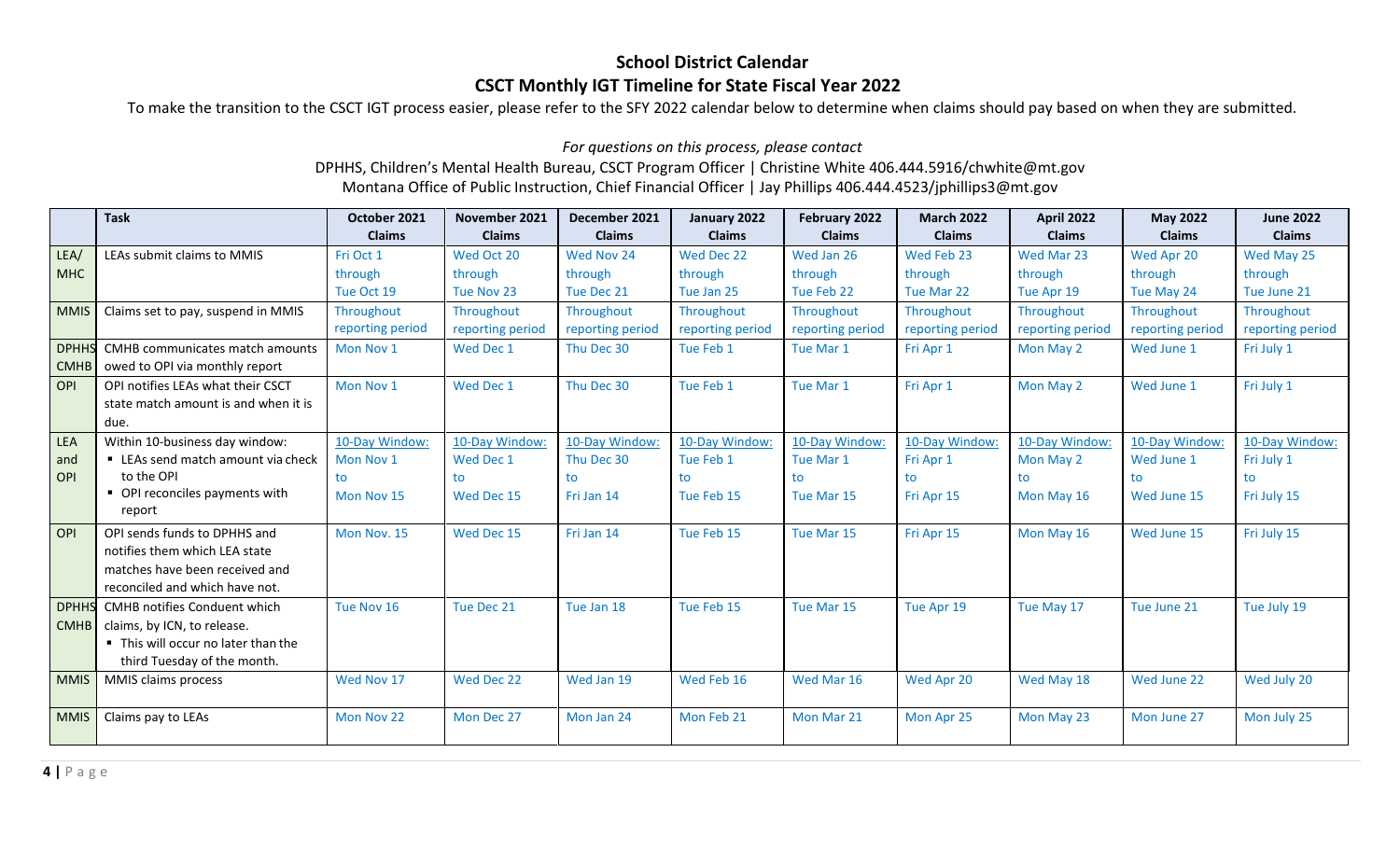

### CSCT Accounting Guidance Document 2021‐2022 School Year

#### Background

The Montana Legislature (HB 671) has transferred the management of the Comprehensive School and Community Treatment (CSCT) program from the Department of Public Health and Human Services (DPHHS) to the Office of Public Instruction (OPI), effective July 1, 2021. The OPI is responsible for providing districts with the official guidance. The below accounting and process guidance provides school districts with OPI's determined process and requirements of related to Intergovernmental Transfer (IGT). *Districts should anticipate updated guidance as factors change.*

#### Interim Match Funding

Until the IGT process was implemented the 2021 Legislature provided \$2.2 million in bridge funding to pay the local state match for Medicaid claims effective July 1, 2021. As of December 2021, the bridge funding has been fully exhausted. Starting February 1, 2022, schools who choose to participate in the Comprehensive School and Community Treatment Program will be required to submit the state share of submitted CSCT program claims via the Intergovernmental Transfer process.

#### IGT

IGT is an intergovernmental transfer of funds from one government entity to another. In this case, it is a transfer from the school district to the OPI and from the OPI to DPHHS.

Schools are required to provide to OPI a non-federal funds match for CSCT services eligible for Medicaid Reimbursement. Schools must have an authorized representative certify match funds remitted are from a non-federal source which are then transferred to DPHHS for claims processing for the Medicaid reimbursement.

#### Per Diem Rate

DPHHS proposed in their State Plan Amendment a per diem rate for services. CMS approved a per diem rate of \$96.00 and a Frontier Rate of \$110.40 (115% of per diem rate) for eligible CSCT services. These rates were implemented by DPHHS effective October 1, 2021. The per diem rate is for a minimum of 30 minutes of services to an identified student-client.

#### Negotiated Rates with Providers

The negotiated rate is the agreed-upon amount districts will pay to 3rd-party providers for Medicaid eligible services to CSCT students with a serious emotional disability diagnosis (SED). The negotiated rate for all districts, at a minimum, should be set at the current FMAP percent by which CMS will reimburse claims. This federal reimbursement rate + district funds that make up the State match is what equals 100% of costs for the services.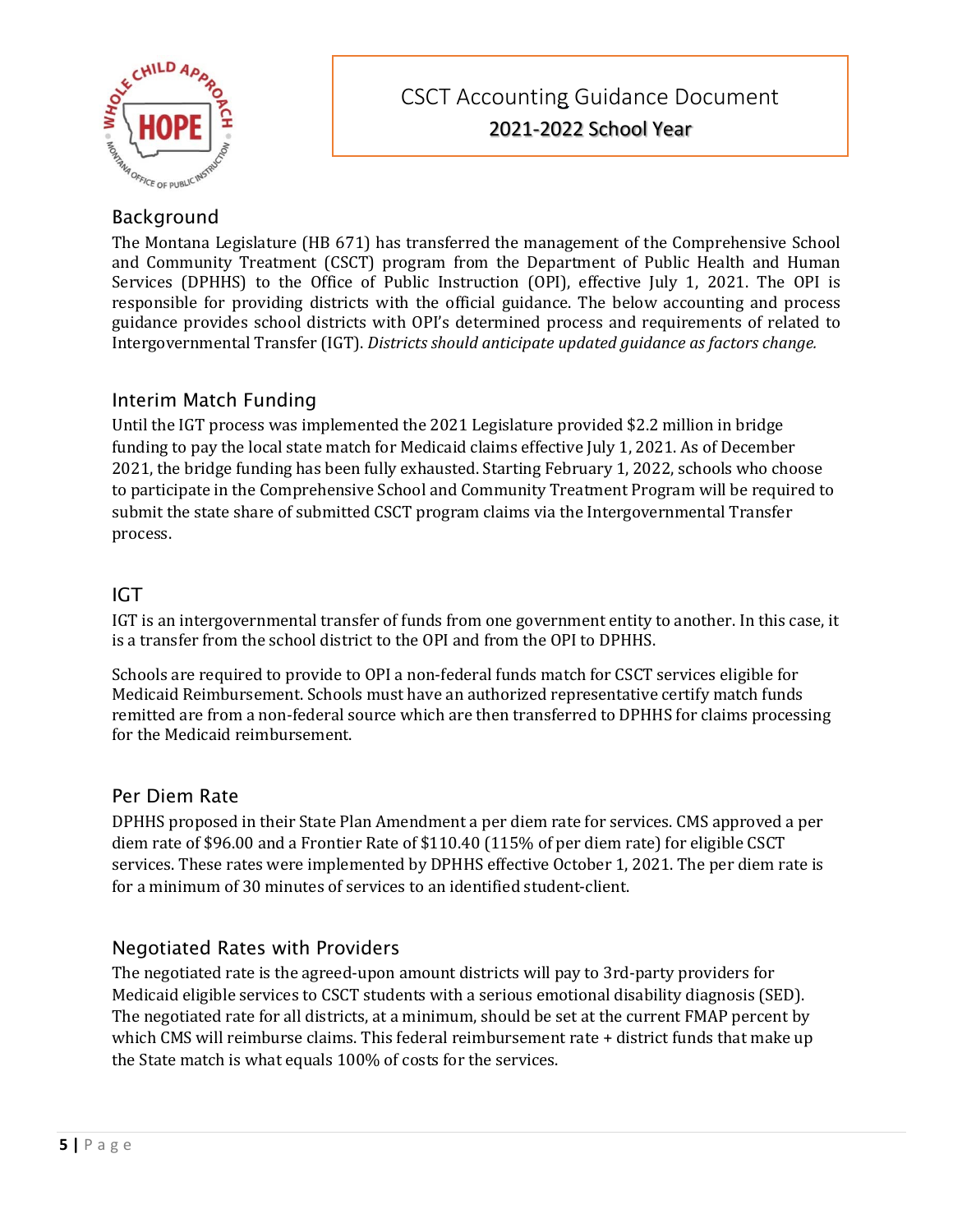#### Reimbursement

Funds reimbursed, Medicaid and Match, must be deposited into the Miscellaneous Programs Fund (15) using Medicaid CSCT reimbursement (Revenue Code 3356).

A unique project reporter code is recommended.

If actual provider costs are less than the approved per diem rate negotiated by DPHHS and the Center for Medicaid Services (CMS), provider may only bill and be reimbursed for actual costs. Receipt of reimbursement funds over actual service costs is classified as program income and is prohibited. The school district is required to return any program income to DPHHS.

#### Local State Matching Funds

Local state match is estimated at 35% but can fluctuate depending on the current approved CMS FMAP rate. The local state match must be paid from non-federal funds. The OPI recommends that districts track CSCT matching funds with unique project reporter codes.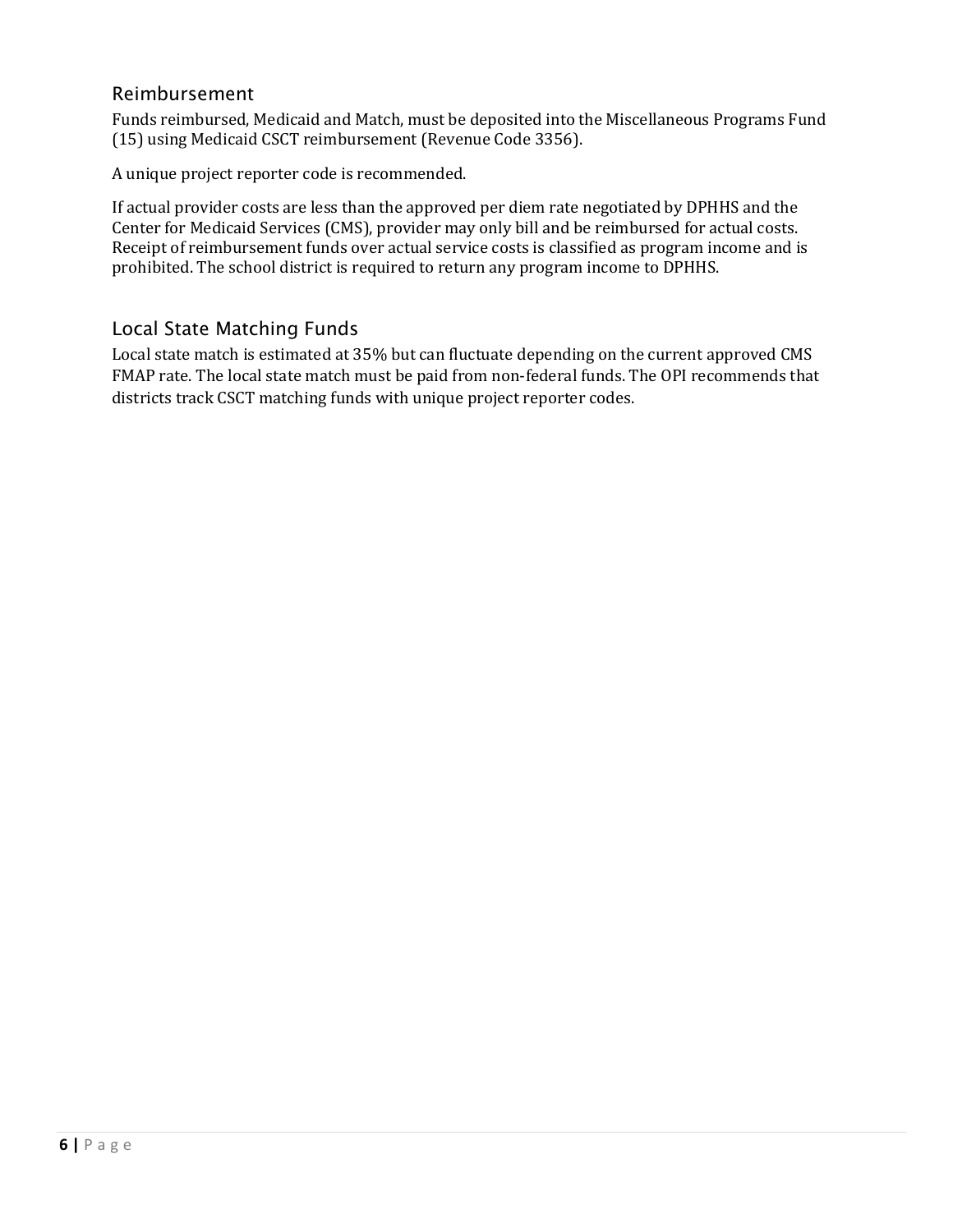#### District Options for Match Funding

The purpose of this guidance section is to provide districts with viable options that may be used to meet the match requirement for CSCT programs services that are planned for billing to Medicaid for reimbursement. There are two suggested options for the use of ESSER funds. In addition, there are three options identified in current flexibilities afforded to school district trustees in Montana Code Annotated.

| Use of ESSER Funds to pay 100% of<br>the cost of CSCT Services. Use of these<br>funds is not an allowable Match.                                                                                                                                                                    | Social-Emotional and Student-Wellbeing are<br>appropriate uses of ESSER funds.                                                                                                                                                                                                                                                                                                                                                                                                |                                    |
|-------------------------------------------------------------------------------------------------------------------------------------------------------------------------------------------------------------------------------------------------------------------------------------|-------------------------------------------------------------------------------------------------------------------------------------------------------------------------------------------------------------------------------------------------------------------------------------------------------------------------------------------------------------------------------------------------------------------------------------------------------------------------------|------------------------------------|
| Multi-District Agreements are funds<br>from the district's general fund,<br>budgeted funds that could be used as<br>an allowable Medicaid match.                                                                                                                                    | This section intends to increase the flexibility<br>and efficiency of school districts without an<br>increase in local taxes. Agreements may need<br>to be amended to include uses for CSCT.                                                                                                                                                                                                                                                                                  | MCA 20-3-363                       |
| Use of ESSER Funds to supplant where<br>general/non-federal funds are<br>budgeted for the match.                                                                                                                                                                                    | The use of ESSER funds for current non-federal<br>expenses, e.g., staffing, HVAC systems, IT<br>updates, summer enrichment, etc., as it meets<br>the need to prepare, prevent, respond to<br>COVID.                                                                                                                                                                                                                                                                           |                                    |
| Gifts, legacies, devises, and<br>administration of endowment funds:<br>Unspecified donations may be placed<br>to any fund/use at the Trustees'<br>discretion. These funds would be<br>considered non-federal funds.                                                                 | Unless otherwise specified by the donor,<br>devisor, or testator, when a district receives a<br>gift, legacy, or devise, the trustees may deposit<br>the gift, legacy, or the proceeds in any<br>budgeted or non-budgeted fund at the<br>discretion of the trustees and may thereafter<br>transfer any portion of the gift, legacy, devise,<br>or proceeds to any other fund at the discretion<br>of the trustees. Note: For most districts, this is<br>very limited funding. | MCA 20-9-604                       |
| Transfer of Funds - Improvement of<br>School Safety & Security - may be a<br>viable option for the match and funds<br>transferred would be non-federal<br>funds.                                                                                                                    | Programs to support the school and student<br>safety and security, including but not limited to<br>active shooter training, threat assessments,<br>and restorative justice;                                                                                                                                                                                                                                                                                                   | MCA 20-9-236 (b)                   |
| Use of Tuition Funds - Permissive<br>Levy                                                                                                                                                                                                                                           | For students with an IEP that requires SED<br>services, tuition funds could be used for the<br>match                                                                                                                                                                                                                                                                                                                                                                          |                                    |
| Tax credit scholarship program and<br>the innovative educational program<br>identifies that any program, service,<br>instructional methodology, or<br>adaptive equipment used to expand<br>opportunity for a child with a<br>disability as defined in MCA 20-7-401<br>is allowable. | School districts that have identified CSCT<br>services for children with disabilities may seek<br>tax credit scholarships to pay for the match for<br>Medicaid-eligible students.                                                                                                                                                                                                                                                                                             | HB 279-2021<br>Legislative Session |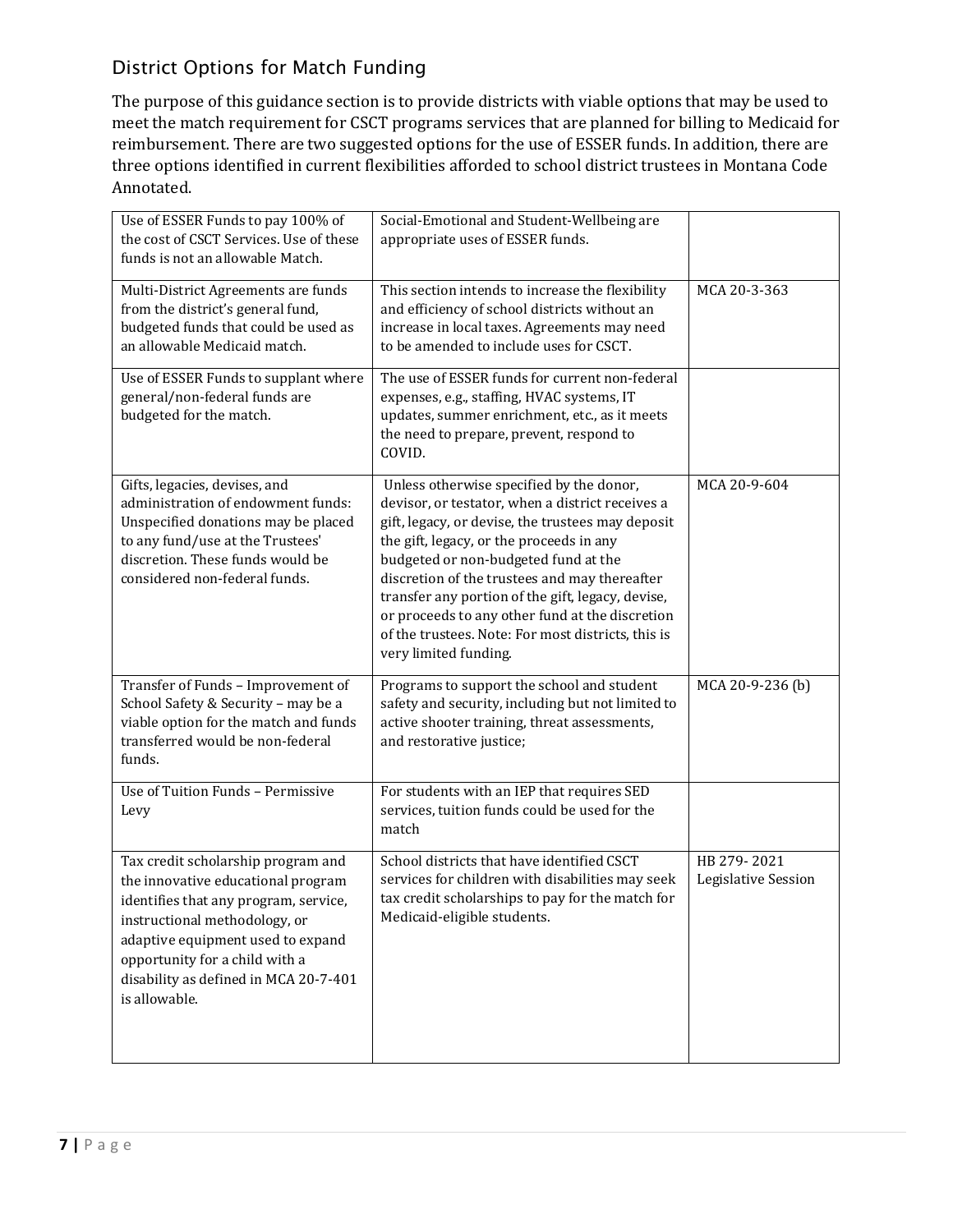#### CSCT Claim & IGT Flow Chart



Flow Chart Definitions

*MMIS* – The Montana Medicaid Management Information System

*NPI Number* - A National Provider Identifier (NPI) is a unique 10-digit identification number issued to a health care provider in the United States by the Centers for Medicare and Medicaid Services (CMS).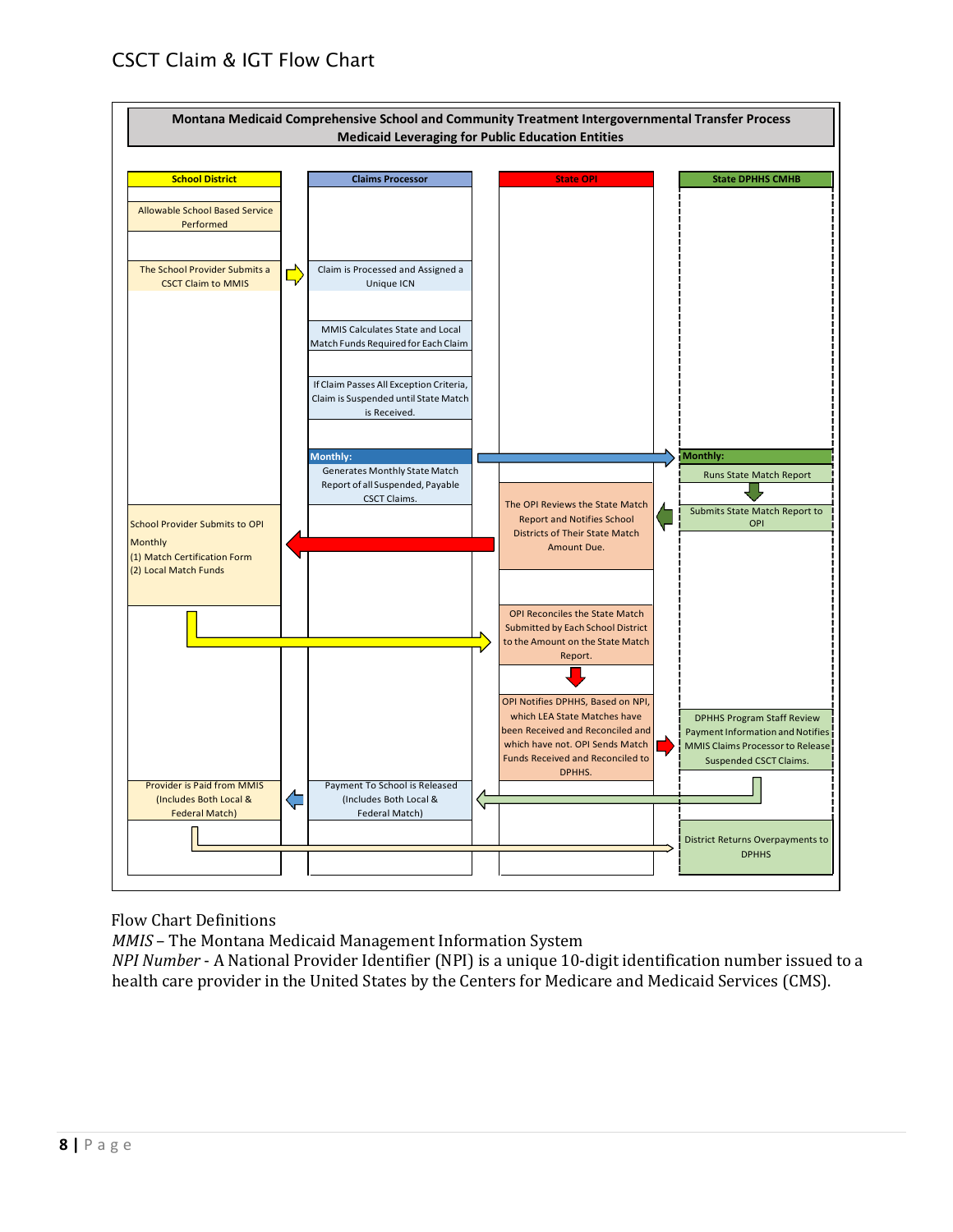#### School District IGT Accounting Activity Example

The below example provides accounting journals completed by the school for the submission and receipt of funds in the IGT process. Each school will need to determine the appropriate accounting journals based on their individual program circumstances. Note, the provided example references the use of code "280" which can have an impact on a school's maintenance of effortcalculation.

#### *School District Match (Per DPHHS Remittance Advice)*

Debit XXX-XXX-XXXX-XXX-PRC - CSCT Match Expenditure Credit XXX-101-PRC - Cash

#### *School District Receives Medicaid Payment (Claim+Match)*

Debit X15-101-PRC - Cash Credit X15-3356-PRC - Medicaid Reimbursement - CSCT

*Note: Per CSCT MOU, CSCT match funds can't be recycled to meet future match requirements.*

#### *School District Pays 3rd Party Provider*

Debit X15-280-2140-330-PRC - CSCT Services Credit X15-101-PRC - Cash

#### *School District Pays CSCT Direct Costs*

Debit X15-280-XXXX-XXX-PRC - CSCT Direct Costs and Non-Direct Costs X15-101-PRC - Cash

*Note: Initial expenditures coded to the GF; when match is reimbursed, school may elect to then recode expenditures from GF or other funds*

#### *Outstanding Provider Bills Medicaid Fiscal Year End*

- DR X15-280-2140-330-PRC CSCT Services
- CR X15-621 Accounts Payable
- DR X15-180 Due from Other Governments<br>CR X15-3356-PRC Medicaid Reimbursement
- X15-3356-PRC Medicaid Reimbursement CSCT

Contact: Jay Phillips, Chief Financial Officer, [jphillips3@mt.gov](mailto:jphillips3@mt.gov) or 406-444-4523